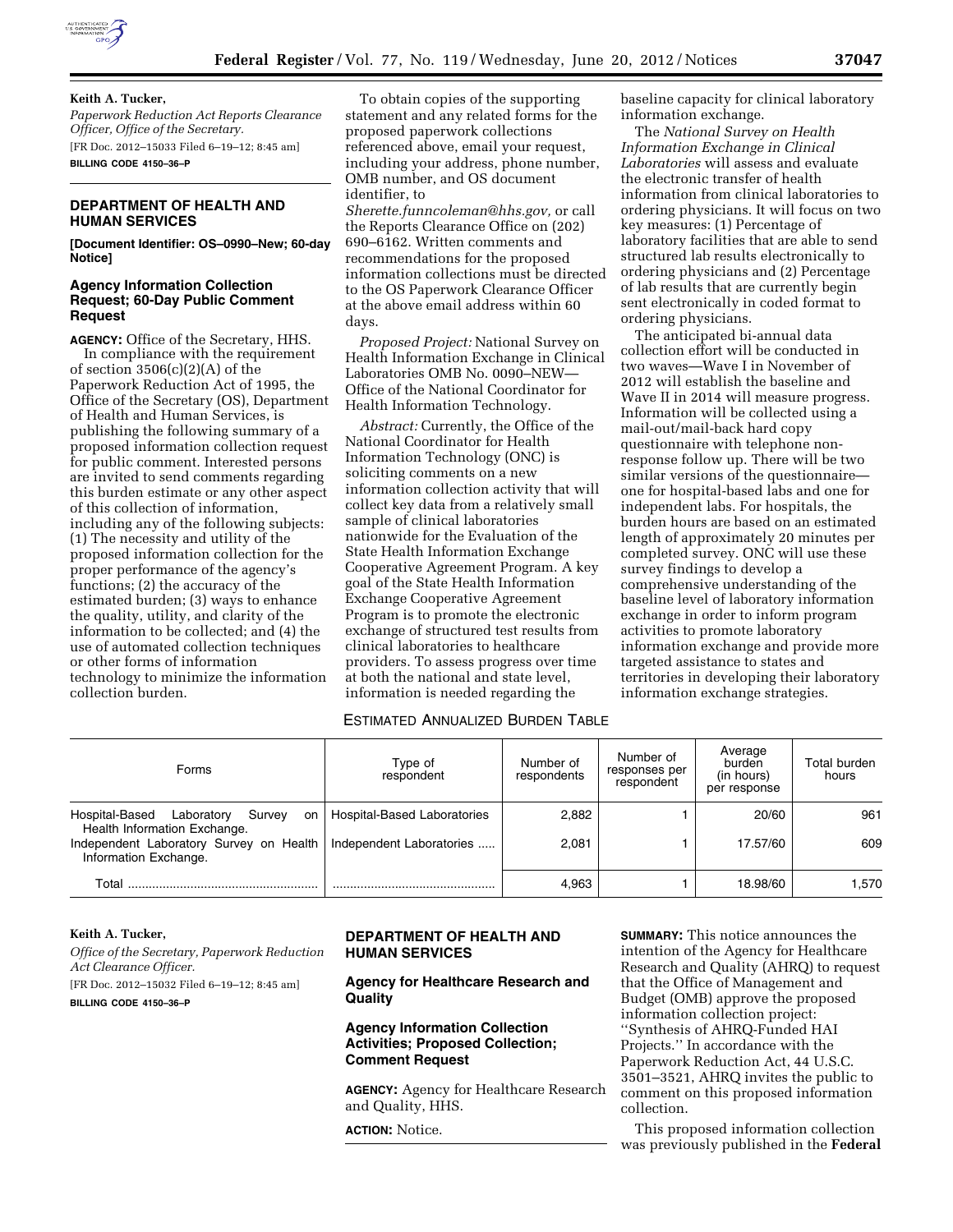**Register** on April 6th, 2012 and allowed 60 days for public comment. No substantive comments were received. The purpose of this notice is to allow an additional 30 days for public comment. **DATES:** Comments on this notice must be received by July 20, 2012.

**ADDRESSES:** Written comments should be submitted to: AHRQ's OMB Desk Officer by fax at (202) 395–6974 (attention: AHRQ's desk officer) or by email at

*OIRA*\_*[submission@omb.eop.gov](mailto:OIRA_submission@omb.eop.gov)*  (attention: AHRQ's desk officer).

Copies of the proposed collection plans, data collection instruments, and specific details on the estimated burden can be obtained from the AHRQ Reports Clearance Officer.

# **FOR FURTHER INFORMATION CONTACT:**

Doris Lefkowitz, AHRQ Reports Clearance Officer, (301) 427–1477, or by email at *[doris.lefkowitz@AHRQ.hhs.gov.](mailto:doris.lefkowitz@AHRQ.hhs.gov)*  **SUPPLEMENTARY INFORMATION:** 

#### **Proposed Project**

### *Synthesis of AHRQ–Funded HAI Projects*

The Agency for Healthcare Research and Quality (AHRQ) requests that the Office of Management and Budget (OMB) approve, under the Paperwork Reduction Act of 1995, AHRQ's collection of information for the Synthesis of AHRQ–Funded HAI Projects.

For approximately a decade, AHRQ has conducted research on preventing healthcare-associated infections (HAIs), both internally and through contracts and grants. AHRQ's grant- and contractsupported projects have been directed at the major types of HAIs: central-lineassociated bloodstream infections (CLABSI), catheter-associated urinary tract infections (CAUTI), surgical site infections (SSI), ventilator-associated pneumonia (VAP), methicillin-resistant Staphylococcus aureus (MRSA), and Clostridium difficile (C. diff.). Projects have addressed the problem of HAIs in diverse healthcare settings, including hospitals, ambulatory settings (ambulatory surgery centers, end-stage renal disease facilities, and outpatient clinics and offices), and long-term care facilities. AHRQ's portfolio of HAI projects has emphasized a combination of research and implementation initiatives. In the latter category, a major focus of AHRQ's efforts has been to deploy tools that can improve provider performance and reduce HAIs. Based on the earlier success of the Michigan Keystone project, AHRQ has funded

projects to implement the Comprehensive Unit-based Safety Program (CUSP) to address CLABSI and CAUTI nationwide. Data are now emerging that demonstrate the success of CUSP in reducing CLABSI in hospitals across the nation.

Between 2007 and 2010, AHRQ funded 40 contracts and 18 grants focusing on expanding the HAI knowledge base and implementing HAI prevention strategies. Today it is necessary to look across these projects in order to (1) identify, document, and synthesize their findings and results to ensure that AHRQ, healthcare professionals, and the public can make best use of these findings and (2) identify remaining gaps in the HAI science base to enable AHRQ to fund future studies that will address these needs. The synthesis will draw on several data sources, including interviews with project leaders. In addition to learning about studies that have not published peer-reviewed manuscripts, the interviews will enable the project team to delve into project details that are not typically available in publications, such as the project leader's motivation for responding to the request for proposal, challenges faced in implementing the project, changes in the project's delivery schedule or work plan, experts' views on how HAI prevention evidence generated by a specific project fits into the HAI research agenda more broadly, and remaining gaps in the HAI knowledge base.

AHRQ has contracted with IMPAQ International, LLC, to develop this synthesis, identify gaps, and promote the widespread application of successful HAI prevention approaches. This research has the following goals: (1) Identify and document findings and synthesize results of AHRQ-funded HAI projects; (2) Disseminate key findings from the HAI projects; and (3) Identify remaining gaps in the HAI knowledge base.

This study is being conducted by AHRQ through its contractor, IMPAQ International, LLC and its subcontractor, the RAND Corporation, pursuant to AHRQ's statutory authority to conduct and support research and disseminate information on healthcare and on systems for the delivery of such care, including activities with respect to the quality, effectiveness, efficiency, appropriateness and value of healthcare services and with respect to quality measurement and improvement. 42 U.S.C. 299a(a)(1) and (2).

### **Method of Collection**

To achieve the goals of this project the following data collection will be implemented:

(1) Interviews with contractors— Interviews will be conducted with the project leaders (project directors or project managers) from 40 HAI contractors. The purpose of these interviews is to identify (a) key findings, (b) gaps in knowledge base, (c) lessons learned, (d) effective approaches for preventing and reducing HAIs, and (e) opportunities for additional projects focused on generating and implementing knowledge on preventing HAIs.

(2) Interviews with grantees— Interviews will be conducted with the project leaders (principal investigators) from 18 HAI grantees. Similar to the interviews with contractors, the purpose of these interviews is to identify (a) key findings, (b) gaps in knowledge base, (c) lessons learned, (d) effective approaches for preventing and reducing HAIs, and (e) opportunities for additional projects focused on generating and implementing knowledge on preventing HAIs. While the goals of the interviews with contractors and grantees are similar, the two audiences require separate interview protocols because their funding mechanisms and project structures differ. For example, contracts have more structured deliverable schedules than do grants and grants are more likely than contracts to be on investigator-initiated topics.

AHRQ will interview key project leaders to learn about the processes and methods used, results achieved, and lessons learned under the AHRQ-funded HAI contracts and grants. This information will enable AHRQ to identify effective approaches for preventing and reducing HAIs and for promoting the widespread application of these approaches. Finally, collecting data from these audiences will allow AHRQ to detect gaps in the HAI science base and identify opportunities for additional projects focused on generating and implementing knowledge on preventing HAIs.

### **Estimated Annual Respondent Burden**

Exhibit 1 shows the estimated annualized burden hours for the respondent's time to participate in this evaluation. Interviews will be conducted with 40 contractors and 18 grantees and each will last about 90 minutes. The total burden hours are estimated to be 87.